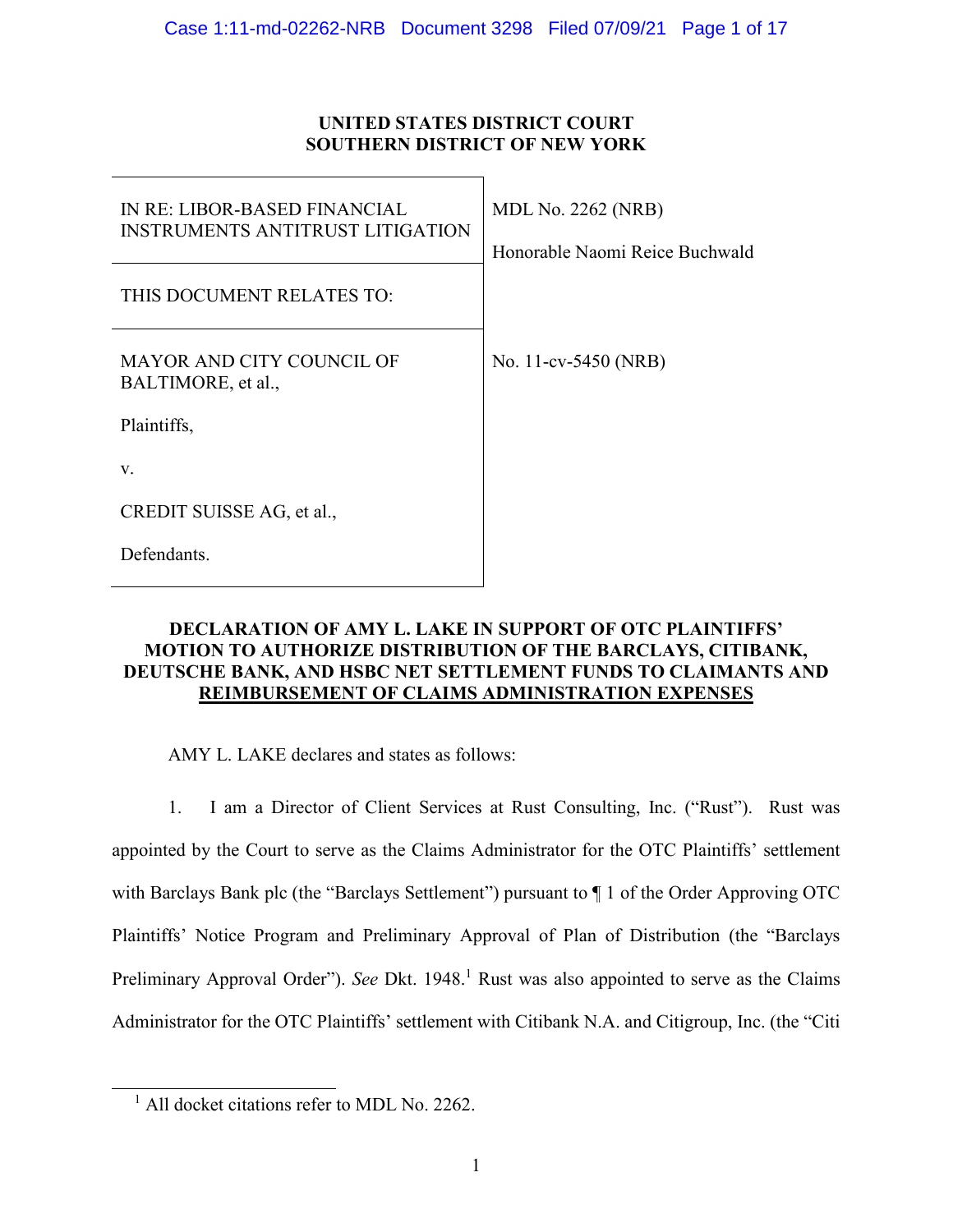### Case 1:11-md-02262-NRB Document 3298 Filed 07/09/21 Page 2 of 17

Settlement") pursuant to  $\P$  5 of the Order Preliminarily Approving Settlement (the "Citi Preliminary Approval Order"), *see* Dkt. 2247, the OTC Plaintiffs' settlement with Deutsche Bank Aktiengesellschaft ("Deutsche Bank Settlement") pursuant to ¶ 5 of the Order Preliminarily Approving Settlement Between OTC Plaintiffs and Deutsche Bank Aktiengesellschaft, *see* Dkt. 2481, and OTC Plaintiffs' settlement with HSBC Bank plc ("HSBC Settlement") pursuant to  $\P$  5 of the Order Preliminarily Approving Settlement Between OTC Plaintiffs and HSBC Bank plc, *see* Dkt. 2480. I have the responsibility for overseeing all aspects of the notice and claims administration services performed by Rust with respect to the Barclays Settlement, Citi Settlement, Deutsche Bank Settlement, and HSBC Settlement (together, the "Settlements"). I have personal knowledge of the facts set forth herein and, if called as a witness, could and would testify competently thereto.

2. I submit this declaration in order to provide the Court and the parties to the abovecaptioned litigation with information regarding the processing of Proof of Claim forms and our preparation for distribution. I am over 21 years of age and am not a party to this action. I have personal knowledge of the facts set forth herein and, if called as a witness, could and would testify competently thereto.

## **INTRODUCTION**

3. Claims administration for the Settlements is now complete, and we are prepared for distribution to Authorized Claimants whose claims are not *de minimis*. 2

 $\overline{a}$ <sup>2</sup> "Authorized Claimants" as defined in the court- approved plans of distribution are members of the Class who timely submit valid Proofs of Claim and whose Proofs of Claim included transactions that resulted in damages that were not *de minimis*. *See* Dkts. 2239-1, 2243, 2253-1, 2290, 2517-1, 2579.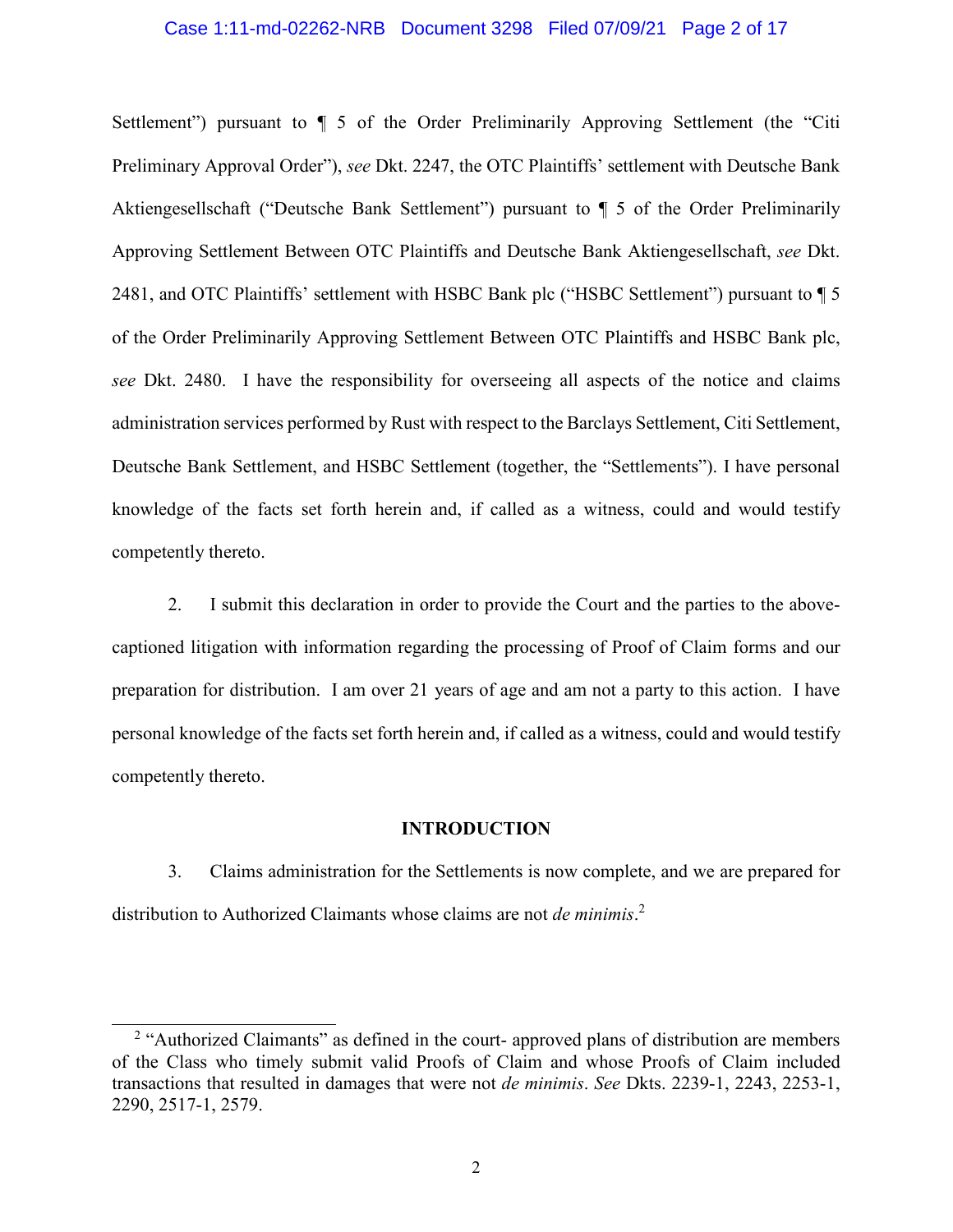## Case 1:11-md-02262-NRB Document 3298 Filed 07/09/21 Page 3 of 17

4. The claims administration services provided by Rust in connection with the Settlements included providing notice to and communicating with potential members of the Settlement Classes, as described in our previously filed declarations. Rust was also engaged by certain defendants to provide direct notice to their counterparties with respect to the Citi, Deutsche Bank, and HSBC Settlements. Rust has continued to support potential Class Members and Claimants through the following services:

a) The receipt and processing of 7,327 Proof of Claim forms, representing 11,439,495 financial transactions, and 1,106 responses to deficiency and ineligibility notifications as described below;

b) Reviewing and responding to emails from potential Class Members to info@usdollarliborsettlement.com with approximately 8,520 emails sent by potential Class Members;

c) Reviewing and responding to mailed correspondence with 1,726 items received and processed;

d) The handling of 4,947 calls to the case-dedicated toll-free telephone number (1-888-568-7640) to date; and

e) Hosting and maintaining the settlement website (USDollarLiborSettlement.com) which has received 288,893 visits to date.

# **CLAIMS PROCESSING**

5. Rust was appointed to review and process Proof of Claim forms in the Settlements and to distribute the Settlement Amounts to Authorized Claimants in the Settlements. Rust created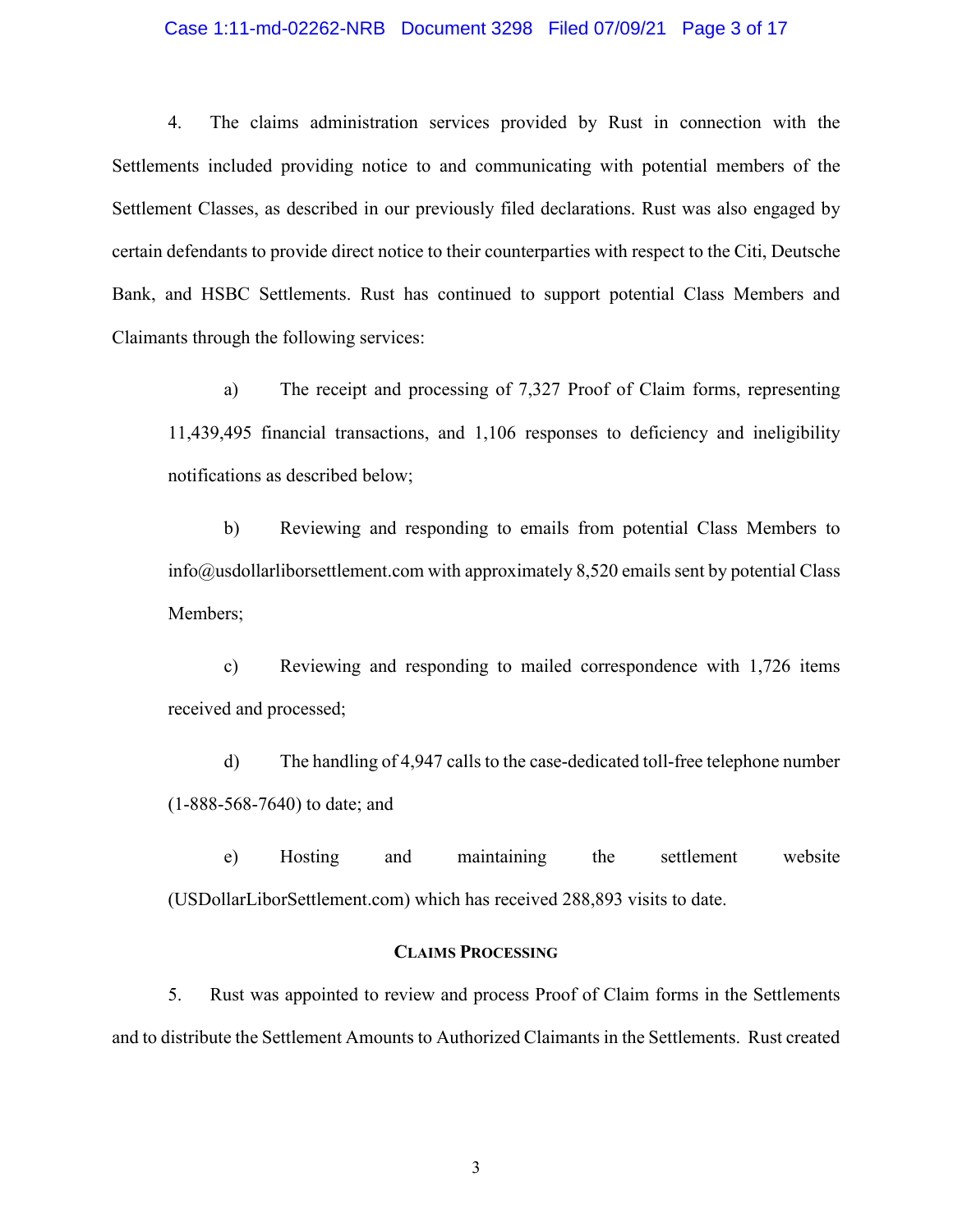### Case 1:11-md-02262-NRB Document 3298 Filed 07/09/21 Page 4 of 17

a claim process in which potential Claimants could submit Proof of Claim forms to create a Claim to the Settlements either electronically or in paper.

6. The claim process began with the processing of Proof of Claim forms for the OTC Plaintiffs' Settlement with Barclays and was expanded to include Proof of Claim forms for the OTC Plaintiffs' Settlements with Citibank, Deutsche Bank, and HSBC.

## **PROCEDURES FOLLOWED FOR REVIEWING AND PROCESSING CLAIMS**

7. In preparation for the processing of Proof of Claim forms, Rust created a secure, segregated database for the Settlements within Rust's computer systems (the "Claims Database"); prepared processing procedures utilizing best-practices for claims processing; trained staff in the specifics of the project; and developed various computer programs and load processes for the capture and analysis of Claims data. Rust prepared the online claim submission screens for the Settlement Website, as well as filing instructions and procedures for assisting Claimants with the submission of their Claims. Rust also established a team to review and respond to inquiries from Claimants concerning the submission of their Claims.

8. Rust prepared a list of codes to be used in the Claims Database (known as "Message Codes") to track claims processing outcomes. Each Message Code represents a specific condition that applies to some or all of a Claim. For example, some Message Codes are applied at the Claim level, meaning the condition pertains to every transaction within a Claimant's Claim, while some Message Codes are applied at the transactional level (*e.g.*, an individual interest rate swap submitted as part of a Claimant's Claim) to indicate a condition that is specific to the transaction in question.

9. Pursuant to the Settlement Agreements and Preliminary Approval Orders, Class Members were initially required to submit Proof of Claim forms to the Claims Administrator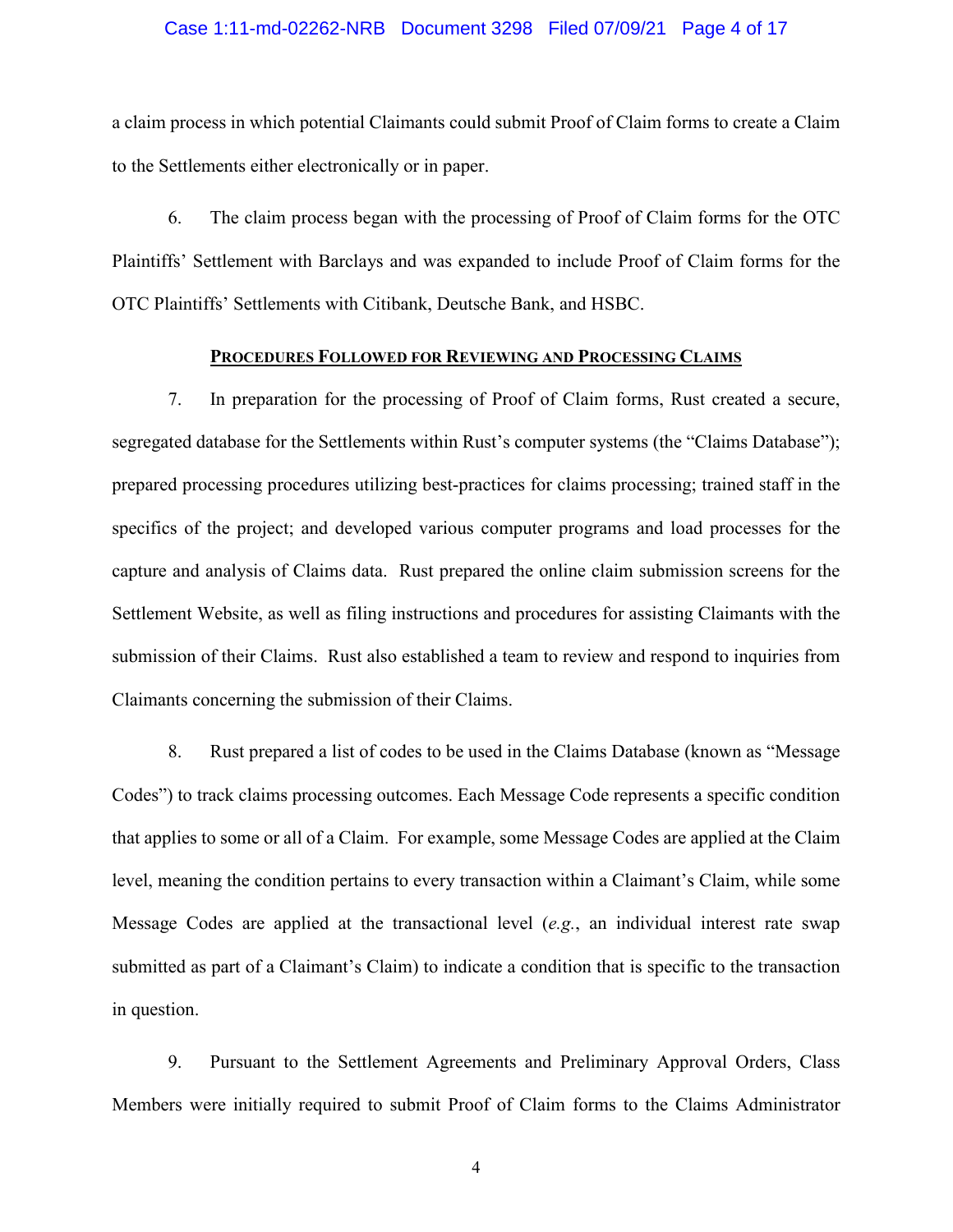### Case 1:11-md-02262-NRB Document 3298 Filed 07/09/21 Page 5 of 17

postmarked or submitted electronically no later than December 21, 2017 for the OTC Plaintiffs' Settlement with Barclays, no later than March 29, 2018 for the OTC Plaintiffs' Settlement with Citibank, and no later than December 20, 2018 for the OTC Plaintiffs' Settlements with Deutsche Bank and HSBC.

10. All data submitted with Claims relating to U.S. Dollar LIBOR-Based Instruments were entered into the Claims Database. Claims for each of the individual OTC Plaintiffs' Settlements with Barclays, Citibank, Deutsche Bank and HSBC were processed within the same Claims Database.

11. Rust has received and processed 7,327 Proof of Claim forms containing 11,439,495 transactions from potential Class Members. Each Proof of Claim form may contain multiple claims for individual beneficial account owners, when submitted by institutional filers. The 7,327 Proof of Claim forms resulted in a total of 41,067 distinct Claims.

12. A total of 29,474 Claims containing 10,511,214 transactions pertain to the OTC Plaintiffs' Settlement with Barclays, 26,927 Claims containing 7,401,721 transactions pertain to the OTC Plaintiffs Settlement with Citibank, 24,943 Claims containing 7,329,302 transactions pertain to the OTC Plaintiffs Settlements with Deutsche Bank, and 24,941 Claims containing 7,330,474 transactions pertain to the OTC Plaintiffs Settlements with HSBC. There is a substantial amount of overlap between the transactions in each settlement.

13. The 7,327 total Proof of Claim forms received and processed include 4,971 "hard copy" Proof of Claim forms and 2,356 Proof of Claim forms submitted electronically through the Settlement Website. Claimants were able to provide the transaction detail for their Claims in the hard copy and website submissions, however, due to the volume of the transactions, some Claimants submitted electronic copies of their transactional data to supplement their Proof of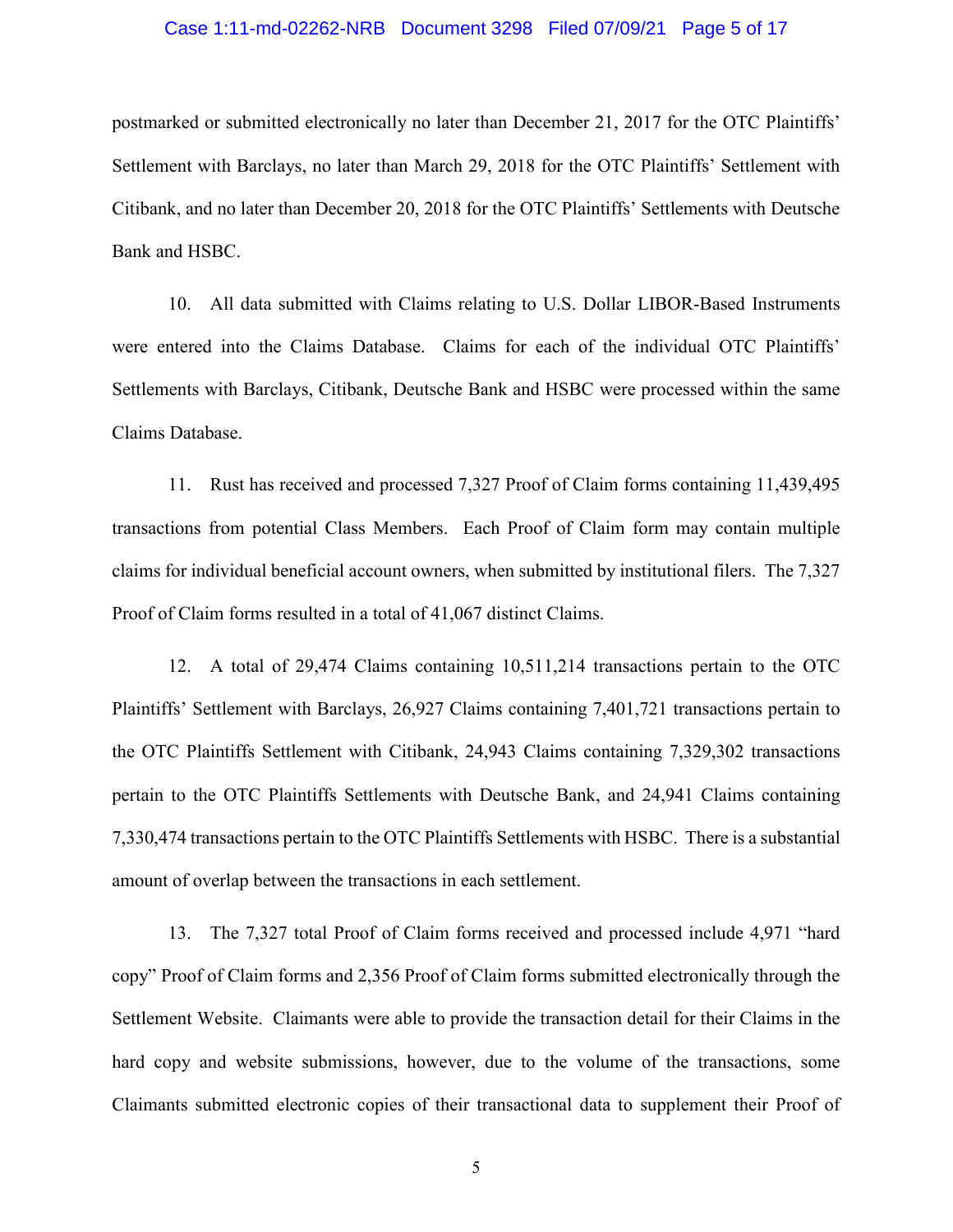## Case 1:11-md-02262-NRB Document 3298 Filed 07/09/21 Page 6 of 17

Claim form submission. Rust provided Claimants with a template to use for such submissions, which was also available on the Settlement Website. We refer to these as e-filed transaction data submissions. Approximately 1,699 such e-filed transaction data submissions were received and processed.

14. Rust used the following procedure to process all hard-copy Claims received at US Dollar Libor Settlement, P.O. Box 2602, Faribault, MN 55021-9602:

a) envelopes received at the P.O. Box address were opened and sorted into actual Proof of Claim forms submitted by potential Class Members and correspondence such as requests for Notice and Proof of Claim forms;

b) an electronic and imaged copy of each Proof of Claim form received in hard copy was captured in our Claims Database;

c) Proof of Claim forms were reviewed, along with any documentation or electronic transaction detail data submitted to ascertain whether the Claimant had, in fact, purchased, acquired, or held U.S. Dollar LIBOR Instruments during the Class Period.

15. A greater quantity of e-filed transaction data submissions than anticipated was received for the Settlements. Each e-filed transaction data submission was evaluated to determine whether it was in a usable format. A substantial number of the submissions were not in the format requested by the e-filed transaction data template provided to Claimants and available on the Settlement Website. For each of these submissions, Rust analyzed the transactional data, created custom specifications for the normalization and loading of the file, and loaded the transaction detail data to the Claimant's record. This was a time-consuming process as Rust received 1,699 e-filed transactional data files representing 11,084,750 individual transactional records.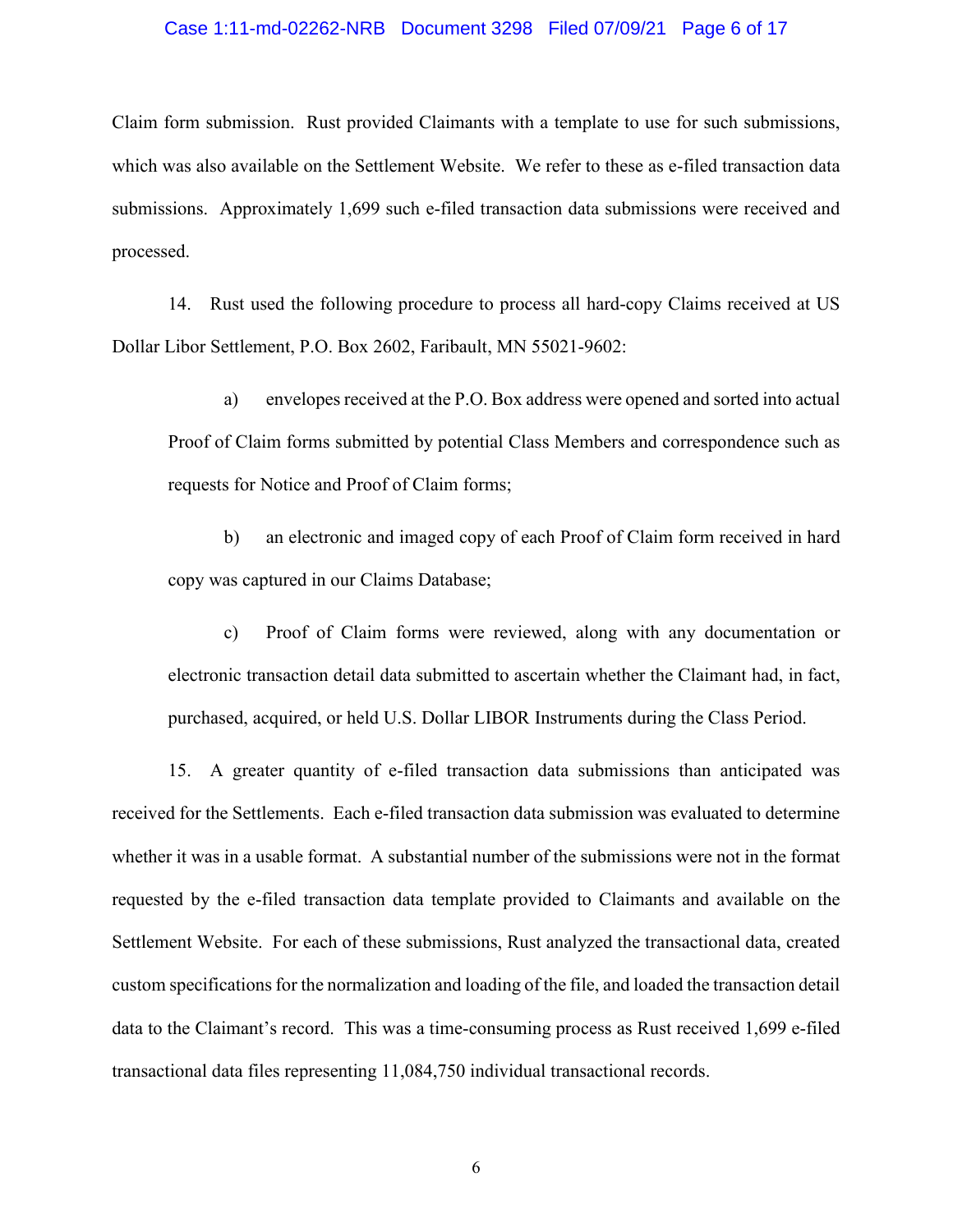## Case 1:11-md-02262-NRB Document 3298 Filed 07/09/21 Page 7 of 17

16. Proof of Claim forms submitted through the Settlement Website were loaded into the Claims Database and assigned a unique Claim number.

17. Many Claimants supplemented their Proof of Claim form submission with copies of amortization schedules or other documentation. Rust completed a review of all documentation submitted with Proof of Claim form submissions or as supplemental filings were received to ensure relevant schedules were captured. This data capture and review process was time consuming, as each schedule had to be reviewed to determine what information was required for completion of the Claim, and documents were in a variety of formats.

18. Approximately 94% of Claims were submitted by institutional filers such as fund managers or trustees, or law firms. In addition, Rust identified 13 commercial third party filing services ("Third-Party Filers") submitting Claims on behalf of multiple end-claimants. A total of 12,225 Claims, representing 8,573,658 transactions, were submitted by these Third-Party Filers. Rust required authorizations signed by the Claimants in order for the Third-Party Filers to act on behalf of the Claimants and worked with Class Counsel to confirm the validity of those authorizations. As Proof of Claim forms were processed, Rust evaluated the authorization received for each Claim identified as having been submitted by a Third-Party Filer. In addition, Rust followed the requirements set out in the Court's April 11, 2018 Order addressing authorizations for Claims submitted by MCAG.<sup>3</sup>

 $\overline{a}$ <sup>3</sup> After the Supplemental Declaration of Jason Rabe Regarding the Claims Submitted by Managed Care Advisory Group to Share in OTC Settlements, dated July 24, 2018, two additional Claimants confirmed MCAG's authority to act on their behalf. These confirmations were reviewed with Class Counsel and both Rust and Class Counsel found them to be acceptable.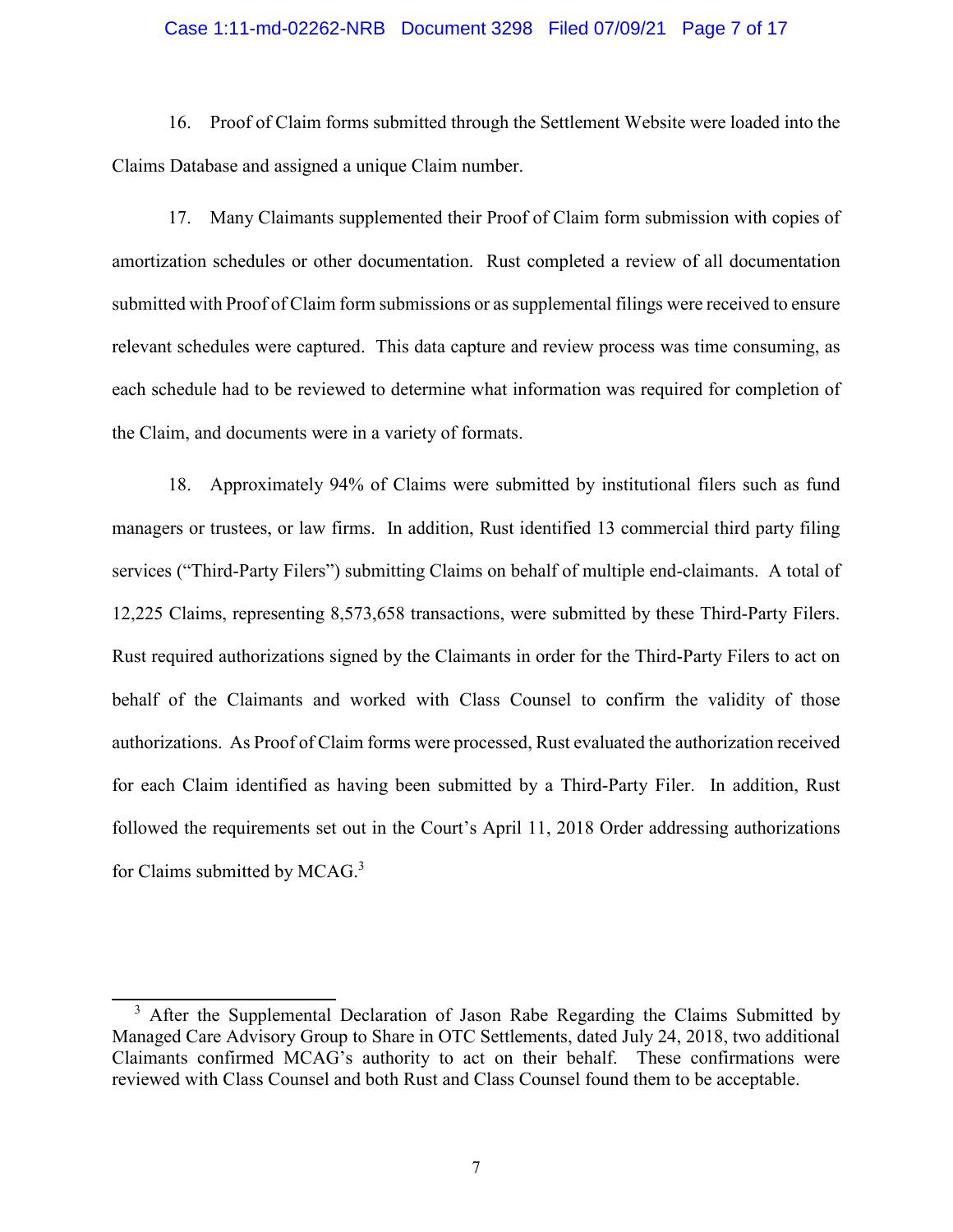## Case 1:11-md-02262-NRB Document 3298 Filed 07/09/21 Page 8 of 17

19. Once the Claims information had been captured from all sources, Rust submitted Claims data to Bates White<sup>4</sup> for validation of the Claims. Bates White returned validated Claim information back to Rust which was applied to the Claims.

20. From July through November 2019, Rust emailed and mailed notifications to all Claimants with information about their Claims, including any determinations that Claims or individual transactions within Claims were deficient or ineligible based on the information provided to date. The purpose of the notification, per  $11(c)(iv)$  of the Settlement Agreement, was to provide information on how to make corrections or request reconsideration of the deficiency or ineligibility determination, as well as to ensure each Claimant had an opportunity to review the data captured for their Claim for accuracy and completeness. The notifications stated in clear and conspicuous language that failure to appropriately respond to the notification with a curative or supplemental submission would result in rejection of the claim or transactions in question.

21. A Settlement Validation website was established to assist Claimants with reviewing and responding to the notifications and included:

a) A Guide/Instructions page and downloadable .pdf of same, which included instructions on how to access the processed Claim information and the deadlines and instructions for responding to deficiency or ineligibility determinations. A copy of the Guide/Instructions is attached as Exhibit A.

b) A Message Code Legend page and downloadable .pdf of same, which included a list of Message Codes applied to Claims during validation, and a description of their meaning. A copy of the Message Code Legend is attached as Exhibit B.

 $\overline{a}$ 

<sup>&</sup>lt;sup>4</sup> Bates White has partnered with Rust to complete the validation and calculation of Claims.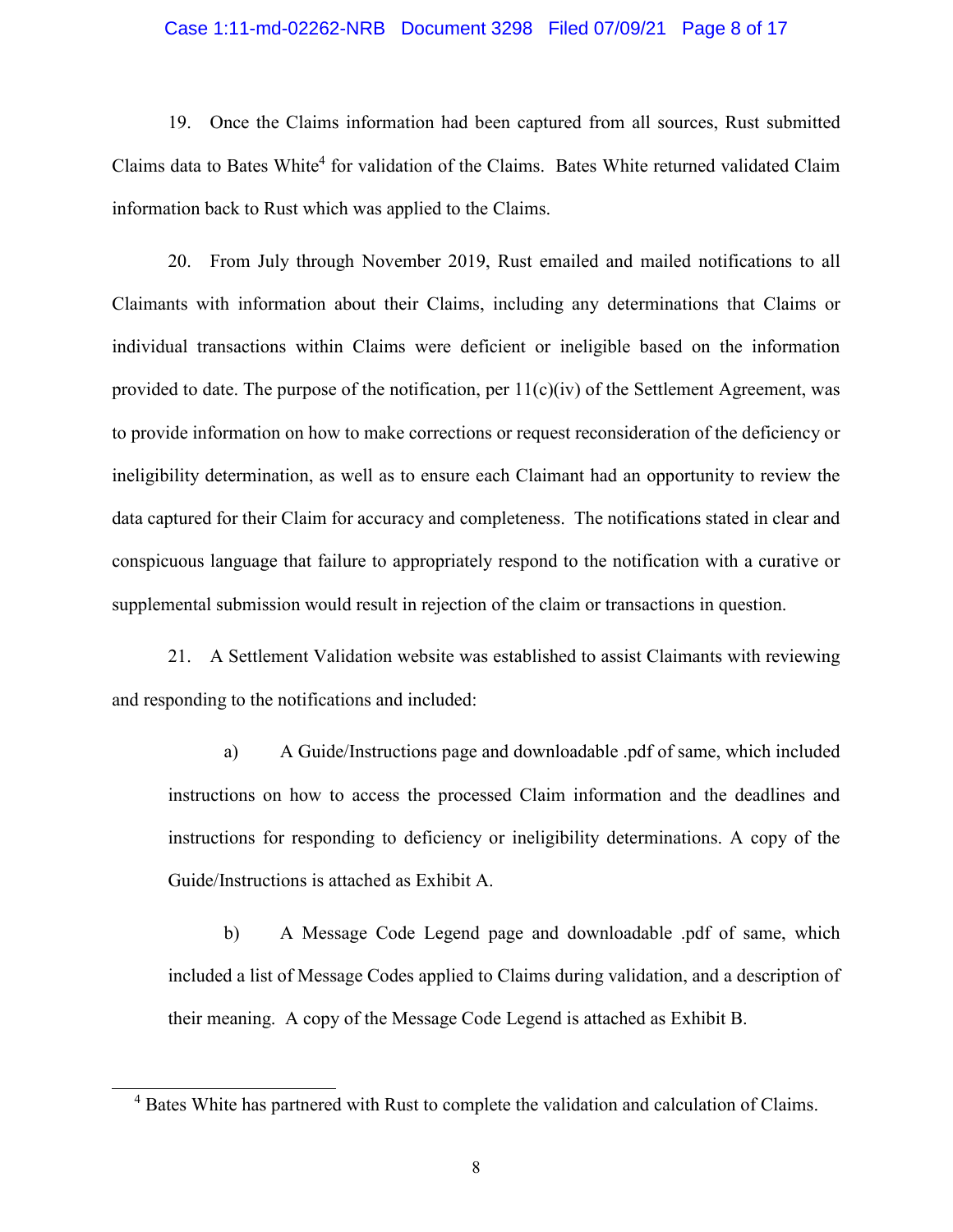#### Case 1:11-md-02262-NRB Document 3298 Filed 07/09/21 Page 9 of 17

c) A Forms page, which included downloadable copies of attestations Claimants could use when providing responses to deficiency conditions within their Claims. A copy of the Forms page is attached as Exhibit C.

d) A summary of each Claim, accessible by entering the Claimant ID assigned to the Claimant along with the zip code associated with the Claim. This summary provided quantities of transactions processed for the Claim, and a summary of the Message Codes applied to the Claim.

e) Transactional data captured for the Claim, accessed the same way as the Claim summary information. This transactional data file was in a format easily opened in Excel format, reflected all transactional data in the Claims Database for the Claim with deficient and ineligible message codes applicable to each transaction, and included columns for the Claimant to update when providing a responsive file to correct deficiencies or provide information about deficient or ineligible transactions.

f) An upload feature, allowing Claimants to upload responsive information to Rust for processing.

22. Rust processed responses to the July through November 2019 Claim notifications received through December 20, 2019. Approximately 1,106 responses were received and processed. Responses included completed attestation forms, documentation such as amortization schedules, updated or new transactional data, and written explanations. Each response was reviewed and updates were made to the Claims Database, as appropriate based on the response. Questions from Claimants about how to respond to correct their Claim were received through email and the toll-free line and, as needed, were escalated to Class Counsel to determine appropriate responses.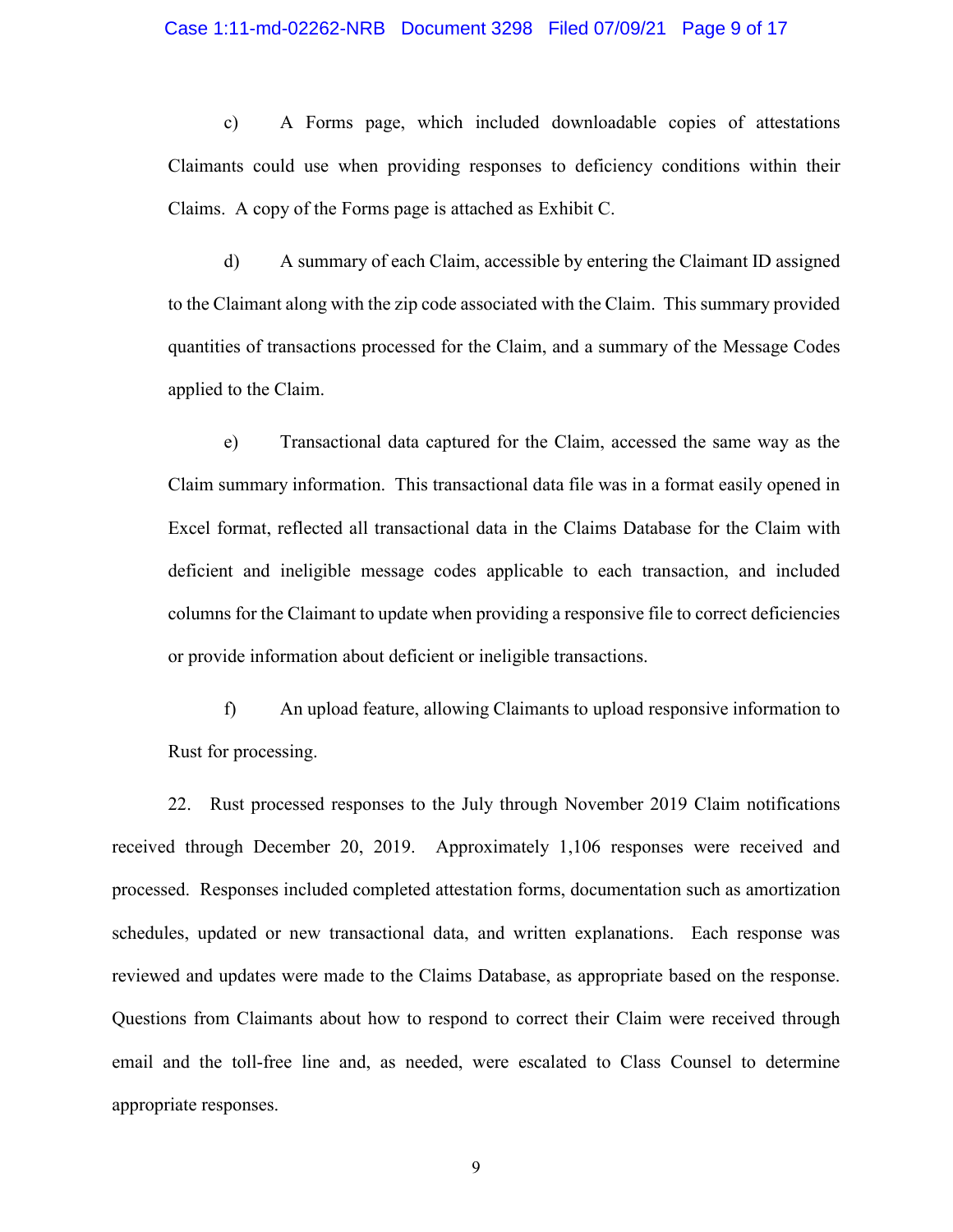#### Case 1:11-md-02262-NRB Document 3298 Filed 07/09/21 Page 10 of 17

23. Rust transmitted to Bates White updated Claim information associated with each Claim for which a response had been received and processed, for re-validation. Bates White provided Rust with final validation information for each Claim, which Rust loaded to the Claims Database.

24. Claimants whose Claims have been determined after the deficiency and ineligibility process described above where still deficient or ineligible were rejected (in whole or in part, as the case may be) and were sent notification of such rejection with instructions for how to contest the rejection if they wish to do so. Claimants had the ability to review the rejected transactions and reasons for rejection and provide any response to the notification through the Settlement Validation website.

25. Following review of Claimants' responses to the deficiency and eligibility determinations to the July through November 2019 Claim notifications, the Claims Administrator sent an additional notification to all Claimants between December 2020 and January 2021. Information was made available to Claimants through the Settlement Validation website, including Claim summary and transactional data files. The transactional data included error codes and columns for the Claimant to update when providing a responsive file to correct errors or provide additional information. The Settlement Validation website contained the Guide and Instructions, attestation forms and an Error Code Legend, as well as the ability for Claimants to upload their responsive files.

26. After the processing and validation of responses to rejection notifications was completed, 75% of Claims were found to have at least one rejected transaction. A total of 4,347,505 transactions were marked as deleted (i.e., withdrawn) by Claimants in their responses to the deficiency and ineligibility notifications.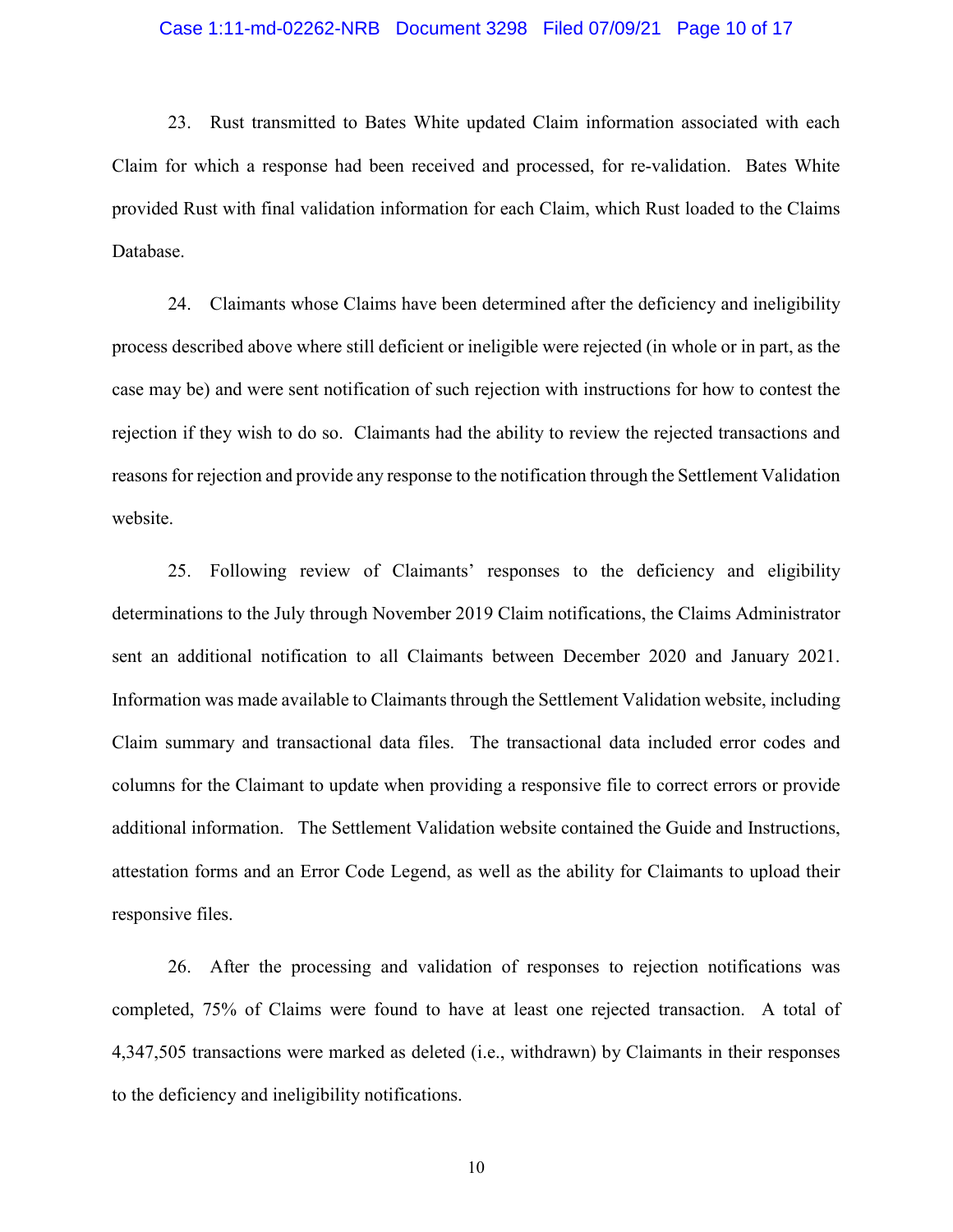## **CLAIMS RECOMMENDED FOR REJECTION**

27. A total of 13,277 Claims or 75% contain one or more rejected transactions and a total of 5,828,123 transactions or 82% of the total transactions not deleted by claimants were rejected.<sup>5</sup> A total of 9,370 Claims or 53% were entirely rejected, either because they have no qualifying transactions or because of an error code impacting the entire Claim.

28. Rust received a total of 1,493 notices in which the Claimant (or, with respect to institutional filers, either the Claimant or the individual beneficial account owner) voluntarily notified the Claims Administrator in writing of their desire to withdraw their previously filed claim.

29. It is typical in class action settlement claims administration processes that some claims are accepted after the official claims submission deadlines; however, while it is common to accept some belated claims, the process cannot be perpetual and there must be a final cut-off date after which no additional Claims may be accepted for processing. In consultation with Class Counsel, Rust recommended October 1, 2019 as a cutoff for the processing of new Proof of Claim form submissions, which Rust and Class Counsel agreed appropriately balanced the interests in allowing as many valid Claimants as possible to participate in the settlements while not unduly burdening the settlement fund or distribution process. Rust received no Proofs of Claim after

<sup>-</sup><sup>5</sup> Many of the rejected transactions were submitted by Third Party Filers. One Third Party Filer submitted a total of 6,864,006 transactions, of which 4,155,302 were deemed rejected. A second Third Party Filer submitted a total of 762,483 transactions, of which 267,432 were deemed rejected.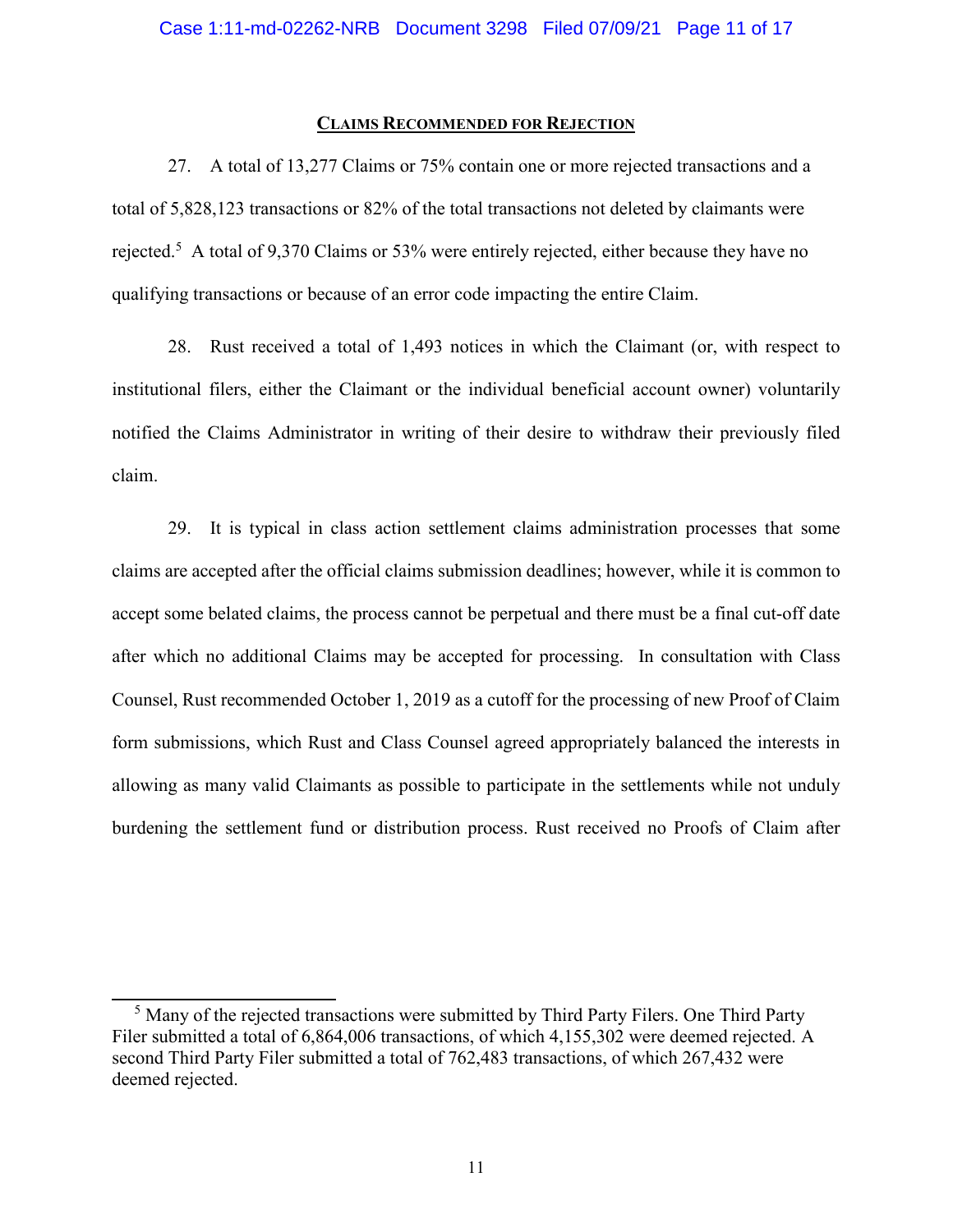## Case 1:11-md-02262-NRB Document 3298 Filed 07/09/21 Page 12 of 17

October 1, 2019. Rust and Class Counsel respectfully requests that this Court order that no Claim submitted after October 1, 2019 be accepted for any reason.<sup>6</sup>

## **CLAIMS FILED ON BEHALF OF EXCLUDED PARTIES**

30. All Claims were carefully reviewed to confirm that they had not been submitted by or on behalf of any of the excluded parties, including, among others, all persons and/or entities that submitted a timely and valid request for exclusion from the Settlement Classes accepted by the Court ("Opt-Outs"), and the Defendants or their subsidiaries or affiliates.

31. With respect to Opt-Outs, Rust reviewed all of the Claims to identify any Claim that was filed by or on behalf of a person or entity that submitted a valid and timely request for exclusion from the Settlement Class(es) accepted by the Court. Two Claims were identified as being filed by Opt-Outs and the Claimants were informed in the notification process described in ¶ 21 and 25 above that their Claims would be rejected. To date, no Claimants identified as Opt-Outs have responded to the rejection of their Claim.

## **DISPUTED CLAIMS**

32. Rust was informed by the Claimant identified as Claimant ID numbers 5000260 and 5000261 that the claimant contests Rust's determinations as to Claims 261 and 262, submitted on behalf of the claimant and on behalf of an estate for which the claimant acts as a trustee. Rust had informed the claimant that these two claims were rejected because the claimed transactions were mortgages for which the claimant, as the borrower, did not receive interest linked to U.S. Dollar LIBOR. In response, the claimant contested these determinations by citing the Crime

<sup>-</sup><sup>6</sup> The proposed distribution can be easily recalculated to conform to the Court's order if the Court would prefer an earlier cutoff date for the processing and honoring of belated (but otherwise valid) Claims; however, extending the cutoff beyond October 1, 2019 would cause numerous processes to have to be repeated and would delay distribution as well as substantially increase administration costs that would be borne by the Settlement Classes.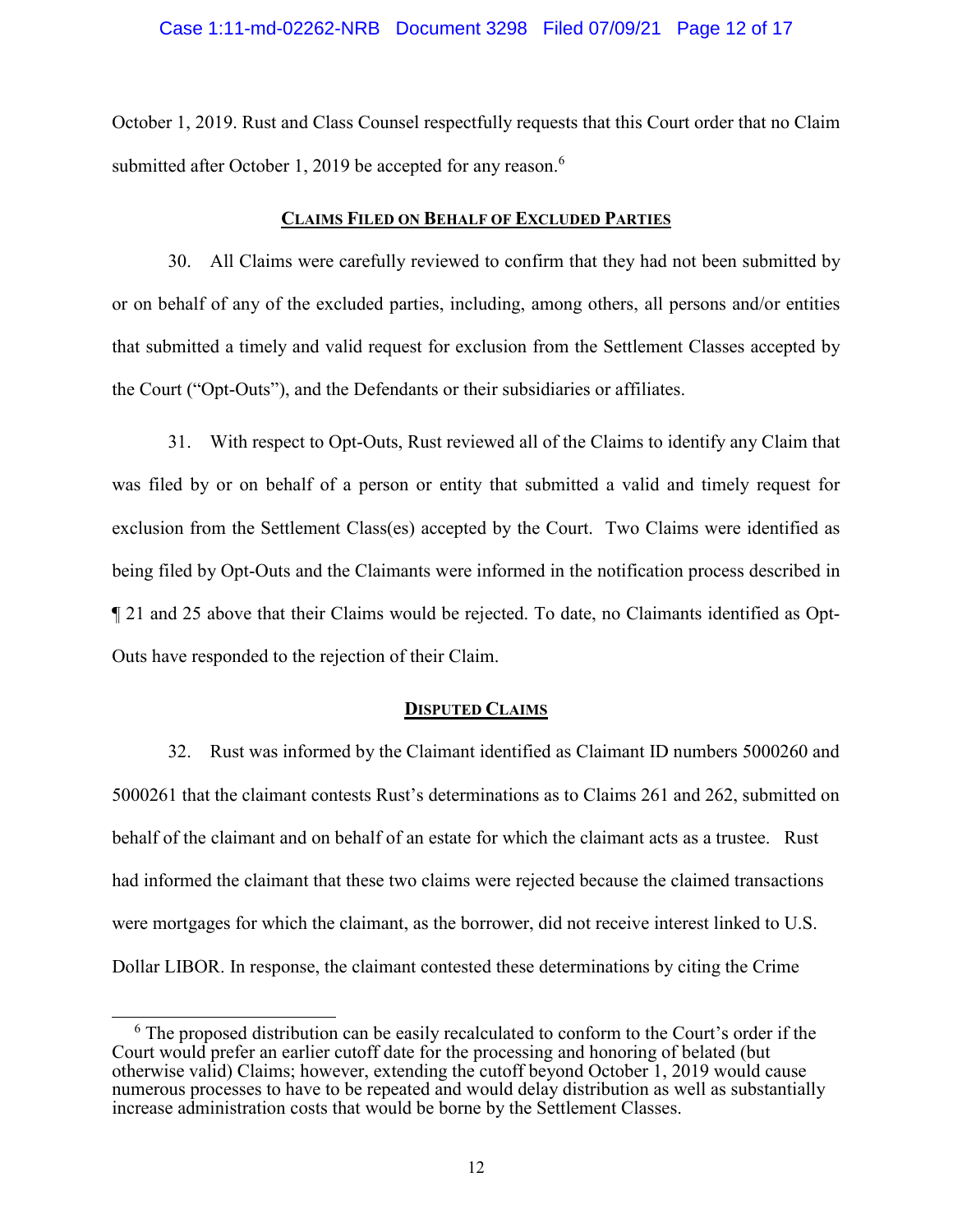Victims Right Act, 18 U.S.C. § 3771, but did not provide any information that would change the determination that the claimant's transactions are not eligible for distribution from the Settlements. After Rust reiterated the reason for the rejection of these claims by email, the claimant informed our office that this explanation was not satisfactory. This correspondence between the claimant and Rust, with identifying information redacted, is attached as Exhibit D.

# **CLAIMS RECOMMENDED FOR ACCEPTANCE, INCLUDING LATE SUBMITTED CLAIMS**

33. Rust has been informed by Class Counsel of the amounts available for distribution from each of the Settlements (that is, the amount remaining after deducting fees and costs, and with the addition of interest earned while in escrow). Each Authorized Claimant will receive a *pro rata* share from based upon the calculation of the Authorized Claimant's overall notional stake and the ratio of the total overall notional stake of all Authorized Claimants, as calculated by Bates White.

34. Among the 41,067 Claims received to date, 8,338 Claims—including late Claims received through October 1, 2019—are fully or partially valid. The breakdown of fully or partially valid Claims by Settlement is as follows:

|                            | <b>Barclays</b> | Citi  | Deutsche Bank | <b>HSBC</b> |
|----------------------------|-----------------|-------|---------------|-------------|
| Claims Received by         |                 |       |               |             |
| Claim Submission           | 7,169           | 6,470 | 5,904         | 5,905       |
| Deadline                   |                 |       |               |             |
| Claims Submitted           |                 |       |               |             |
| After Claim                |                 |       |               |             |
| <b>Submission Deadline</b> | 268             | 245   | 223           | 224         |
| but prior to October 1,    |                 |       |               |             |
| 2019                       |                 |       |               |             |
| <b>Total Claims</b>        | 7,437           | 6,715 | 6,127         | 6,129       |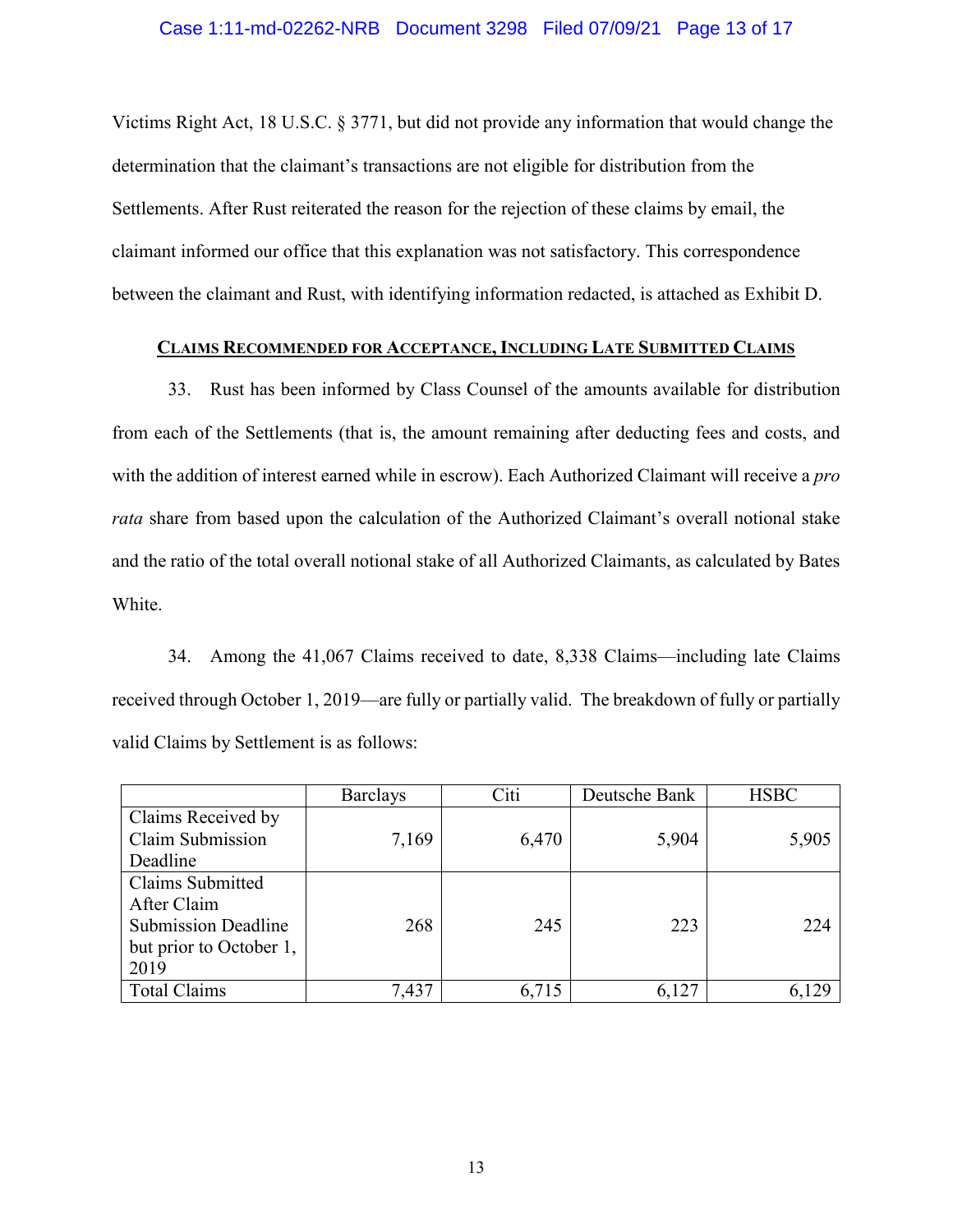## Case 1:11-md-02262-NRB Document 3298 Filed 07/09/21 Page 14 of 17

35. The total number of Authorized Claimants submitting timely and valid Claims, including Claimants that are anticipated to not meet the *de minimis* distribution threshold of \$10.00, is 1,967.

36. I respectfully submit that the number of late claims here (*i.e.*, those received after the settlement claims submission deadlines but before the proposed cutoff date of October 1, 2019) is not unusual, on a percentage basis, of the number typically seen in antitrust class actions. Rust knows of no delay that would occur in the processing or distribution of the available settlement funds from the acceptance of these Claims and recommends that they be treated as timely.

## **QUALITY ASSURANCE PROCEDURES**

37. Quality Assurance ("QA") review is an important part of Rust's procedures in administering all settlements. Throughout the processing of Claims and responses to notifications, Rust's QA was ongoing and included:

a) ensuring accurate data capture of information on Claimants and transactional data from Proof of Claim forms and other submitted documentation, such as amortization schedules;

b) ensuring e-filed transaction data submissions were processed and loaded to the Claims Database;

c) confirming each Claim was applied to all applicable Settlements for which the Claimant submitted a Proof of Claim form;

d) ensuring Claims data uploaded through the validation website was loaded to the Claims Database;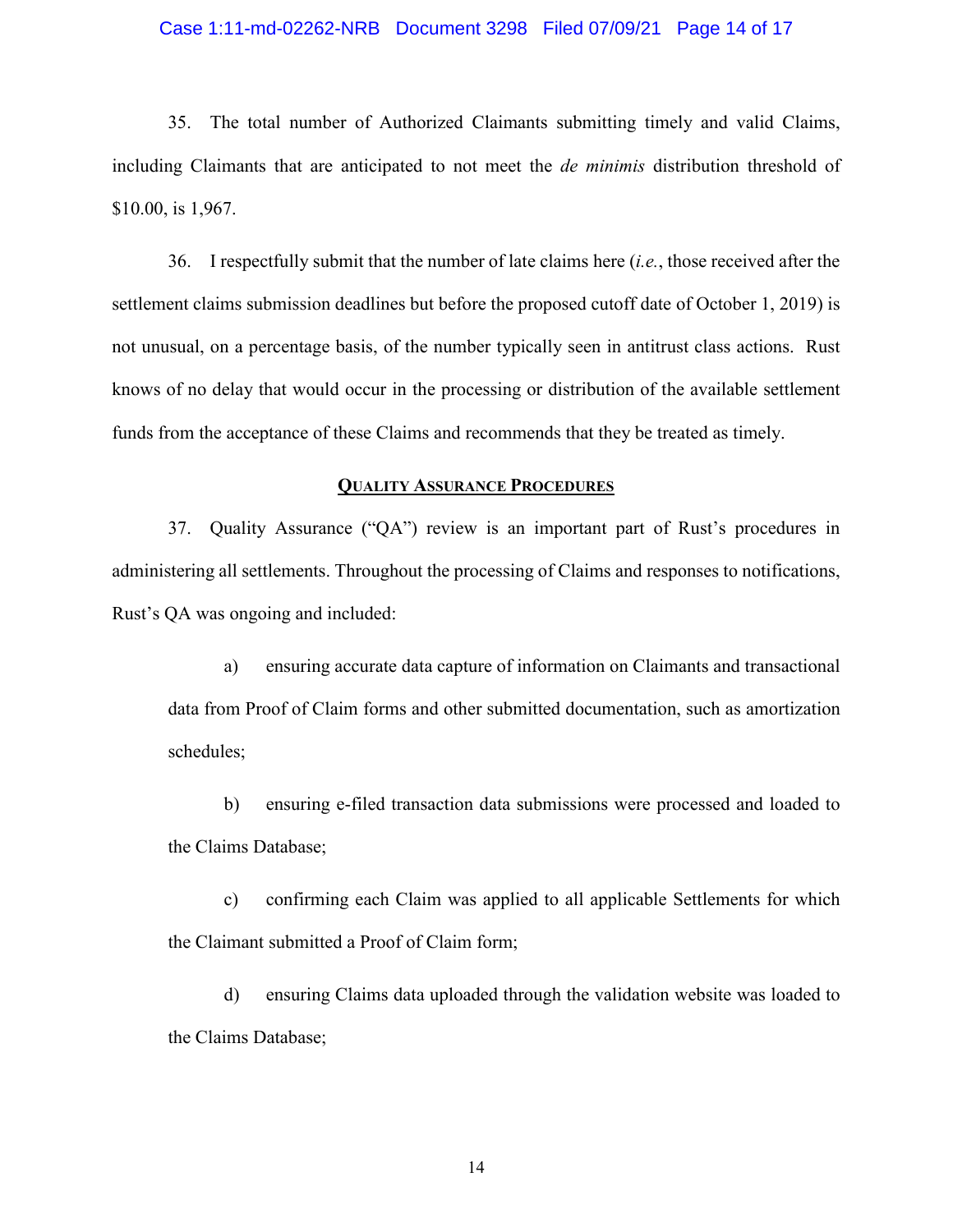#### Case 1:11-md-02262-NRB Document 3298 Filed 07/09/21 Page 15 of 17

e) confirming appropriate authorization documentation was received where required;

f) confirming each Claim containing one or more deficient or ineligible conditions was sent a notification outlining such condition(s);

g) ensuring the processes to send data to and receive data from Bates White were complete and all Claims were accounted for; and

h) reviewing all settlement documents to ensure that the claims administration process was in compliance with the Settlement Agreement, Plan of Distribution, and all Court orders.

38. Further, in addition to the steps described in ¶ 37 above, throughout the entire claims administration process, a series of programmatic reports and audits were continuously generated and reviewed to check the consistency of the data submitted and processed.

## *PRO RATA* **DISTRIBUTION OF THE DISTRIBUTION AMOUNTS AMONG AUTHORIZED CLAIMANTS**

39. Rust will identify and send notifications to those Authorized Claimants whose payment amount is less than or equal to \$10, pursuant to the Court-approved Plan of Distribution, which states that "In order to avoid paying claims in situations where the cost of processing the claim exceeds the payment made, your Claim is not eligible for compensation under the court-Approved Plan of Distribution because the total payment to you would be \$10 or less."

40. Rust will prepare payments and payments for the distribution to all other Authorized Claimants whose *pro rata* share of results in a distribution of more than \$10, and mail the checks by prepaid first class mail.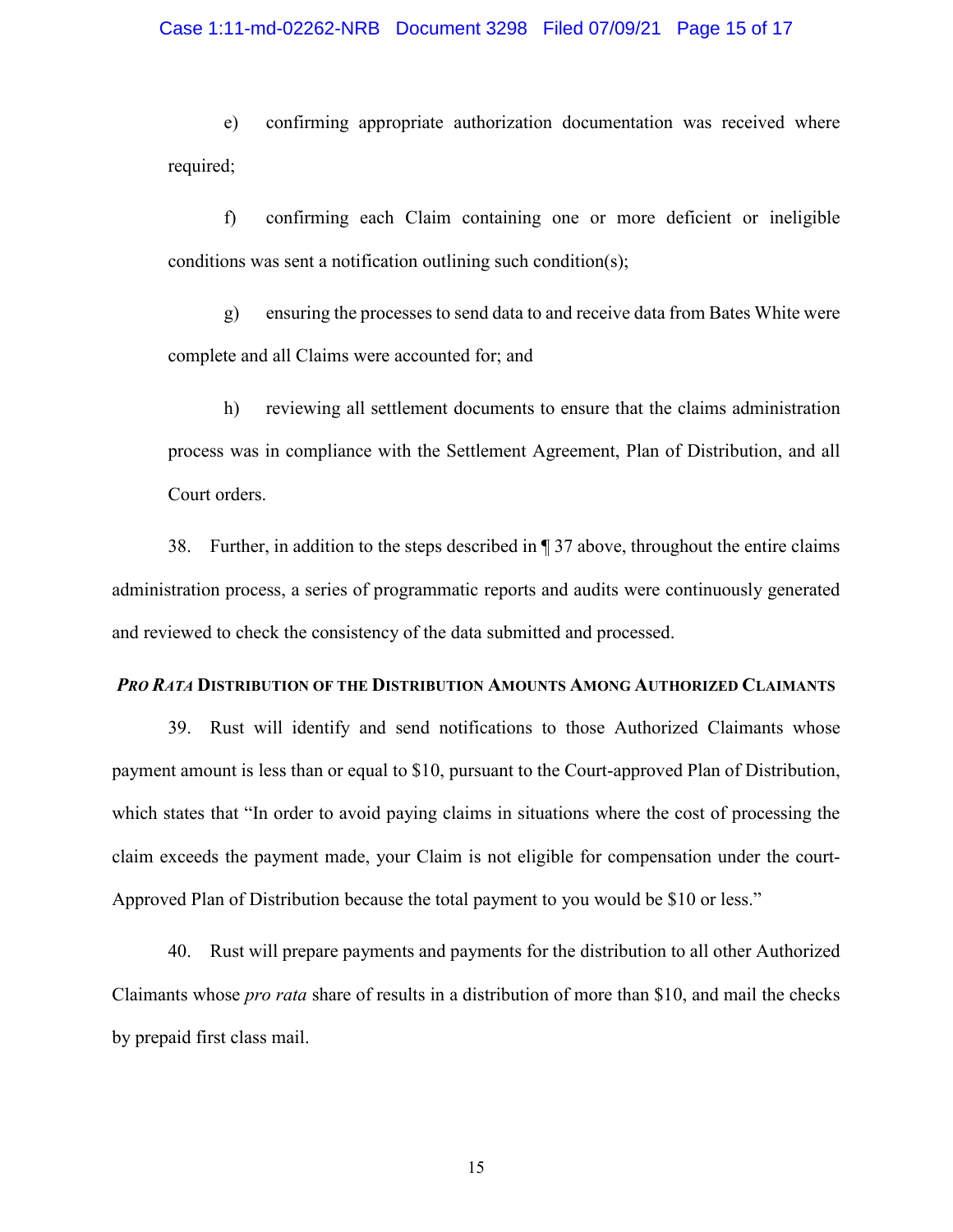### Case 1:11-md-02262-NRB Document 3298 Filed 07/09/21 Page 16 of 17

41. For Claims submitted by Third Party Filers for which a distribution is to be made to the Authorized Claimant, the check will be made payable to the Authorized Claimant and mailed to the address on the Proof of Claim form, or the address updated by the Authorized Claimant since the submission of such Proof of Claim form. Wire transfers may be used in place of checks for some claims submitted by Third Party Filers.

42. Rust expects that not all checks distributed to Authorized Claimants will be cashed promptly. In order to encourage Authorized Claimants to promptly cash their distribution checks and to avoid or reduce future expenses relating to unpaid distributions, all the distribution checks will bear a notation that the check will be void after 90 days.

#### **RUST'S FEES AND EXPENSES**

43. Rust respectfully requests payment of administration costs incurred in providing direct notice to certain defendants' counterparties and administering the Settlements in the amount of \$1,488,702.62 for the Barclays Settlement, \$1,267,350.95 for the Citi Settlement, \$406,159.58 for the Deutsche Bank Settlement, and \$406,159.58 for the HSBC Settlement. Included within this total, is an estimate of the costs that will necessarily be incurred to complete the distribution of checks and respond to Claimants.

# **CONCLUSION**

44. For the foregoing reasons, it is respectfully requested that this Court approve Rust's determinations accepting and rejecting Claims in the Settlements as set forth herein, authorize the distribution of checks to Authorized Claimants, and approve Rust's fees and expenses.

I declare under penalty of perjury that the foregoing statements are true and correct.